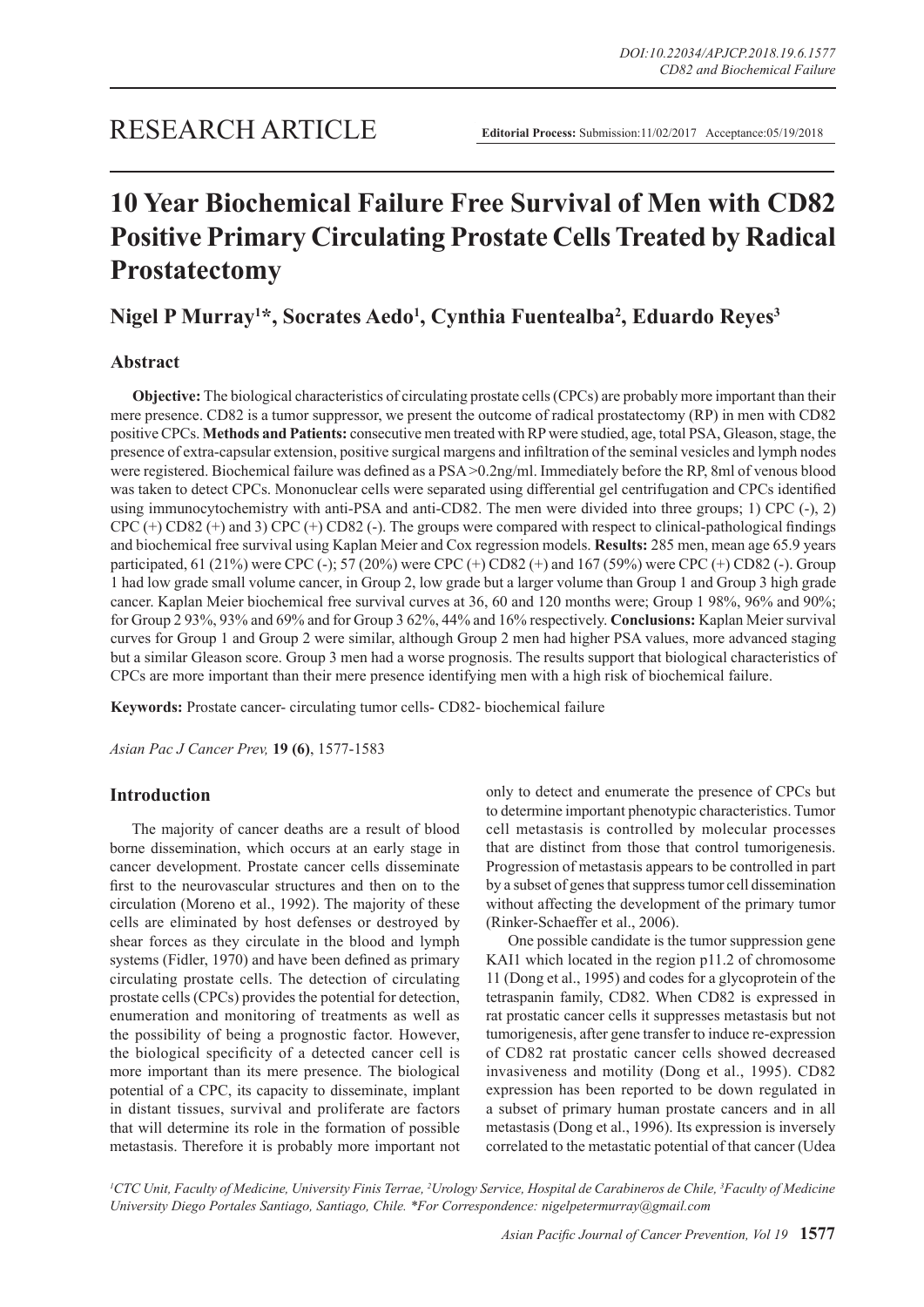#### *Nigel P Murray et al*

#### et al., 1996).

In well and moderately differentiated prostate cancer the expression is above that seen in benign hyperplasia, however in poorly differentiated cancer its expression is decreased (Bouras et al., 1999; Lijovic et al., 2002). In men with low grade Gleason 4 or 5, the expression of CD82 has been detected in primary circulating prostate cells, i.e. detected before primary treatment (Murray et al., 2010). The frequency of CD82 expression in primary CPCs is inversely associated with the Gleason score, not being detected in those patients with Gleason ≥7 (Murray et al., 2010).

Expression of CD82 in the primary tumors of non-small cell lung cancer, breast cancer, bladder, pancreatic and colon cancer is associated with a better prognosis (Adachi et al., 1996; Guo et al., 1996; Huang et al., 1998; Maurer et al., 1999; Shiwu et al., 2012; Yu et al., 1997) in comparison with patients with CD82 negative tumors. It has been suggested that although CD82 positive cells can disseminate into the circulation their ability to implant is reduced, thus their presence pre-prostatectomy radical may not signify a poorer prognosis.

The objective of this study was the detection of primary CPCs, the expression of CD82 their association with clinical-pathological features, with biochemical failure after prostatectomy radical.

## **Materials and Methods**

#### *Patients and Methods*

A single centre prospective observational study of men who underwent radical prostatectomy as the sole treatment for prostate cancer between 2005 and 2014. The study was approved by the local ethics committee and complied with the Declaration of Helsinki.

For each patient, after giving informed written consent, the following were recorded; date of prostatectomy radical, age and the following clinic-pathological information: Total serum PSA (ng/ml) at the time of diagnosis using the Siemens Advia CentaurXR® assay; percentage of biopsy cores positive for cancer; The pathological study of the surgical piece was performed by dedicated genitourinary pathologists according to the Gleason system; Presence or absence of extra-capsular extension (ECE); Presence or absence of positive surgical margins, defined as one with cancer cells in contact with the inked surface of the specimen; Infiltration of the seminal vesicles and lymph nodes.

#### *Detection of primary circulating prostate cells*

Before the surgery all men had a 8ml venous blood sample was taken and collected in a tube containing EDTA (BD-Vacutainer®, USA). Samples were maintained at 4ºC and processed within 48 hours. CPC detection was independently evaluated with the evaluators being blinded to the clinical details.

#### *Collection of CPCs*

Mononuclear cells were obtained by differential centrifugation using Histopaque 1,077 (Sigma-Aldrich, USA), washed, and re-suspended in a 100µL aliquot of autologous plasma. 25µL aliquots were used to make four slides (silanized, DAKO, USA), these were dried in air for 24 hours and fixed in a solution of 70% ethanol, 5% formaldehyde, and 25% phosphate buffered saline (PBS) pH 7.4 for five minutes and finally washed three times in PBS pH 7.4.

#### *Immunocytochemistry*

Two slides were processed to detect CPCs using a monoclonal antibody directed against PSA, clone 28A4 (Novocastro Laboratory, UK), and identified using an alkaline phosphatase-anti alkaline phosphatase based system (LSAB2, DAKO, USA), with new fuchsin as the chromogen. Positive samples underwent a second process with anti-P504S clone 13H4 (DAKO, USA) and were identified with a peroxidase based system (LSAB2, DAKO, USA) with DAB (3,3 diaminobenzidine tetrahydrochloride) as the chromogen. A primary CPC was defined according to the criteria of ISHAGE (International Society of Hemotherapy and Genetic Engineering) (Borgen et al., 1999) and the expression of P504S defined according to the Consensus of the American Association of Pathologists (Ruben et al., 2001); as a cell expressing both PSA and P504S and detected before definitive treatment for prostate cancer. A test was considered positive for primary CPCs when at least 1 cell/8mL of blood was detected; the number of CPCs detected/8ml blood simple was registered. (Figure 1a: CPC PSA positive(red), P504S positive (brown); Figure 1b: CPC PSA positive (red), P504S negative).

In men with malignant primary CPCs detected, that is PSA  $(+)$  P504S  $(+)$ , the remaining two slides were processed for PSA as previously described, positive samples underwent a second process with anti-CD82 clone 5B5 (Novocastro Laboratory, UK) in a 1:50 dilution and were identified with a peroxidase based system (LSAB2, DAKO, USA) with DAB (3,3 diaminobenzidine tetrahydrochloride) as the chromogen. The expression of CD82 was classified as negative, if no part of the membrane or only part of the membrane showed expression of CD82. If all the cell membrane expressed CD82 the cell was classified as CD82 positive, if >10% of PSA staining cells were CD82 positive, the sample was determined to be CD82 positive (Figure 1c: PSA positive (red) CD82 positive (brown)).

Patients were classified as CPC negative (Group 1) (did not have cells  $PSA (+)$  P504S  $(+)$  detected) or CPC positive (cells PSA (+) P504S (+) detected). This second group was divided into Group 2 CPC positive expressing CD82 and Group 3 CPC positive not expressing CD82.

#### *Follow-up*

All men were followed up with serial total serum PSA measurements; three monthly for two years, then six monthly to detect the presence or absence of biochemical failure (BF) for up to 10 years. BF was defined as a serum total PSA > 0.2ng/ml on two separate occasions, taken at least two weeks apart.

#### *Statistical Analysis*

The analysis was performed using the program Stata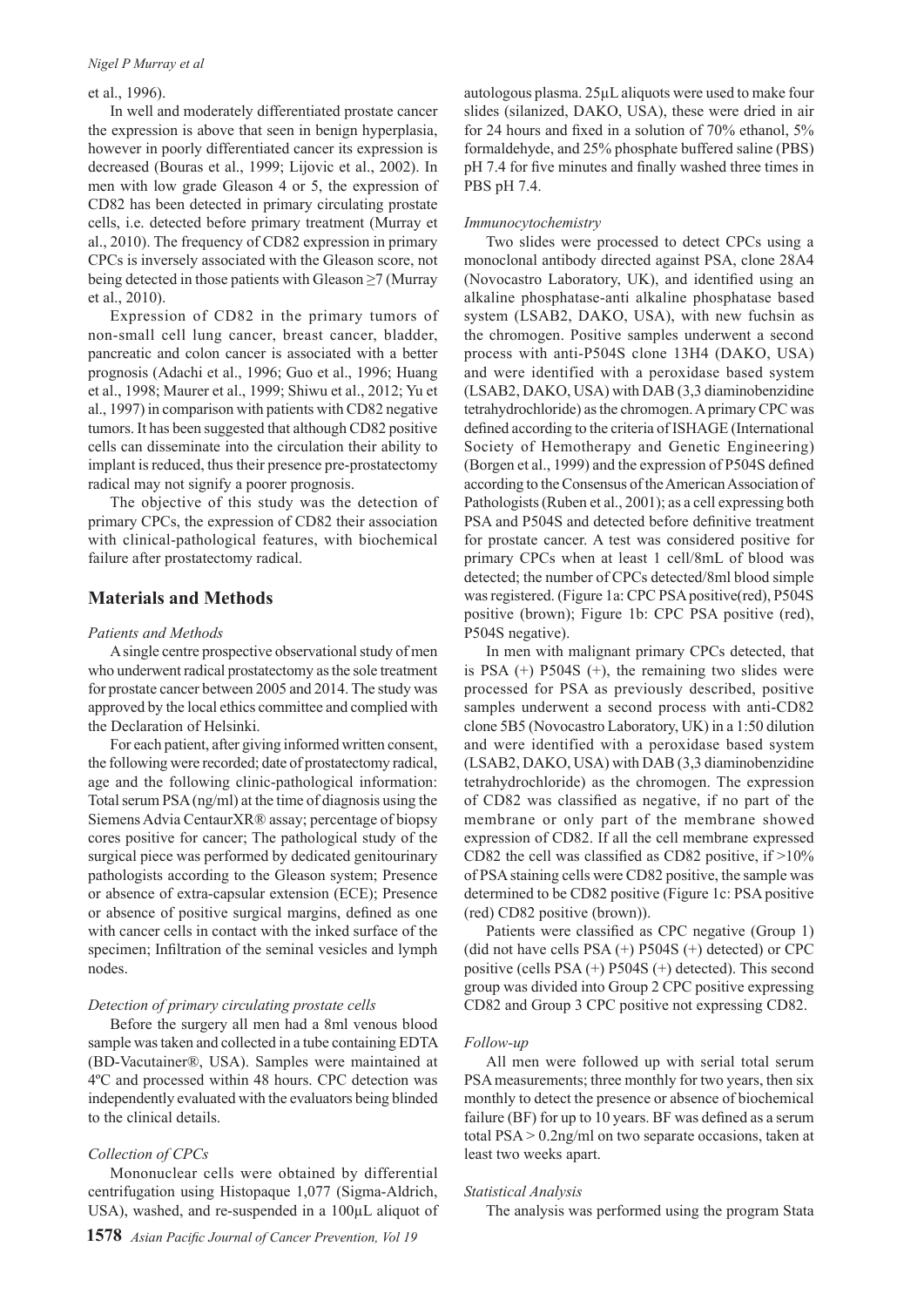Age, total serum PSA, pathological Gleason score  $\leq$ 6 and  $\geq$ 7, extra-capsular extension, surgical margins, seminal vesicle and lymph node infiltration according to nature of the variables before mentioned, were compared between men negative for CPCs (Group 1); those men positive for CPCs expressing CD82 (Group 2) and those men positive for CPCs but negative for the expression of CD82 (Group 3).

The Cox proportional hazard regression and Kaplan-Meier methods were used to predict biochemical failure for each group at 3, 5 and 10 years post-surgery. A forward sequential technique was used to incorporate CPC data from Groups 2 and 3, which produces less deviation (p-value  $\leq 0.05$ ) for a significant hazard ratio (p-value <0.05) for the independent variables incorporated into the model (Cleves et al., 2010).

Each model was tested for compliance with the Cox proportional hazards model (log-log plots, Therneau and Grambsch test and testing for a cohort time interaction) (Cleves et al., 2010). In addition Harrell´s C concordance coefficient were used to analyse the respective predictions of biochemical free failure at three, five and ten years.

## **Results**

285 men with a mean age of  $65.9 \pm 8.8$  years underwent radical prostatectomy for prostate cancer between 2004 and 2014. Of these men 61 (21.4%) were CPC negative, 57 (20.0%) had CPCs expressing CD82 detected and 167/285 (58.6%) had CPCs negative for CD82 detected. The clinical-pathological characteristics of each group are shown in Table 1:

Comparing the clinical-pathological features, Group 1 patients had a significantly lower total serum PSA as compared to Groups 2 and 3 ( $p<0.01$ ). Group 1 consisted of men with predominantly low-grade small volume



Figure 1a. Circulating Mmalignant Prostate Cell, Positive for PSA (red) and P504S (brown)



Figure 1b. Leukocytes, Negative for PSA (Red) but Positive for P504S (Brown)

Table 1. Clinical- Pathological Features of 285 Men Treated by Radical Prostatectomy for Prostate Cancer According Presence with and without Expression CD82 of Primary CPCs and to the Absence of Primary CPCs

| Variable                            | Group 1 Negative<br><b>CPC</b><br>$n=61$ | Group 2<br>Positive CPC<br>Positive CD82<br>$n=58$ | Group 3<br>Positive CPC<br>negative<br>CD82<br>$n=166$ | p-value; groups significantly<br>different comparison  |
|-------------------------------------|------------------------------------------|----------------------------------------------------|--------------------------------------------------------|--------------------------------------------------------|
| Age* (years), Median; IQR           | 68; 15                                   | 65:10                                              | 67:14                                                  | 0.098a                                                 |
| PSA*, ng/ml, Median; IQR            | 4.81; 1.99                               | 6.39; 2.67                                         | 6.20; 5.29                                             | $\leq 0.01^{\circ}$ ; 1 v/s 2 and 1 v/s 3              |
| pGS Score $\leq 6$ n (%)            | 58 (95.08%)                              | 58 (100%)                                          | 69 (41.57%)                                            | $\leq 0.01^{\circ}$ ; 1 v/s 3 and 2 v/s 3 <sup>c</sup> |
| ECE, $n$ $\left(\frac{9}{6}\right)$ | $7(11.48\%)$                             | 19 (32.76%)                                        | $107(64.46\%)$                                         | $\leq 0.01$ b; 1 v/s 2, 1 v/s 3 and 2 v/s 3 c          |
| SM, $n$ $\frac{\%}{\%}$             | $3(4.92\%)$                              | $6(10.34\%)$                                       | 53 (31.93%)                                            | <0.01 b; 1 v/s 3, and 2 v/s $3^{\circ}$                |
| SVI, $n$ $\left(\frac{9}{6}\right)$ | $1(1.64\%)$                              | $1(1.72\%)$                                        | $18(10.84\%)$                                          | 0.012 b; 1 v/s 3, and 2 v/s $3^{\circ}$                |
| LNI, $n$ $\left(\frac{9}{6}\right)$ | $0(0.00\%)$                              | $0(0.00\%)$                                        | $2(1.20\%)$                                            | $p$ -value $1d$                                        |
| Pathological stage                  |                                          |                                                    |                                                        |                                                        |
| T <sub>1</sub>                      | 53 (86.9%)                               | $19(32.8\%)$                                       | $26(15.7\%)$                                           |                                                        |
| pT2                                 | $5(8.2\%)$                               | $34(58.6\%)$                                       | 84 (50.6%)                                             |                                                        |
| pT3                                 | $3(4.9\%)$                               | $5(8.6\%)$                                         | 56 (33.7%)                                             |                                                        |

CPC, Circulating prostate cells prior to surgery; PSA, serum total PSA at diagnosis; IQR, rango intercuartílico; pGS Score ≤6, pathological Gleason score = ≤6; ECE, extra-capsular extension; SM, positive surgical margins; SVI, Infiltration of the seminal vesicles; LNI, Infiltration of the lymph nodes a Kruskal-Wallis H test; <sup>b</sup>, Pearson's Chi squared test; <sup>c</sup>, Marascuilo Procedure (2); <sup>d</sup>, Fishers's exact test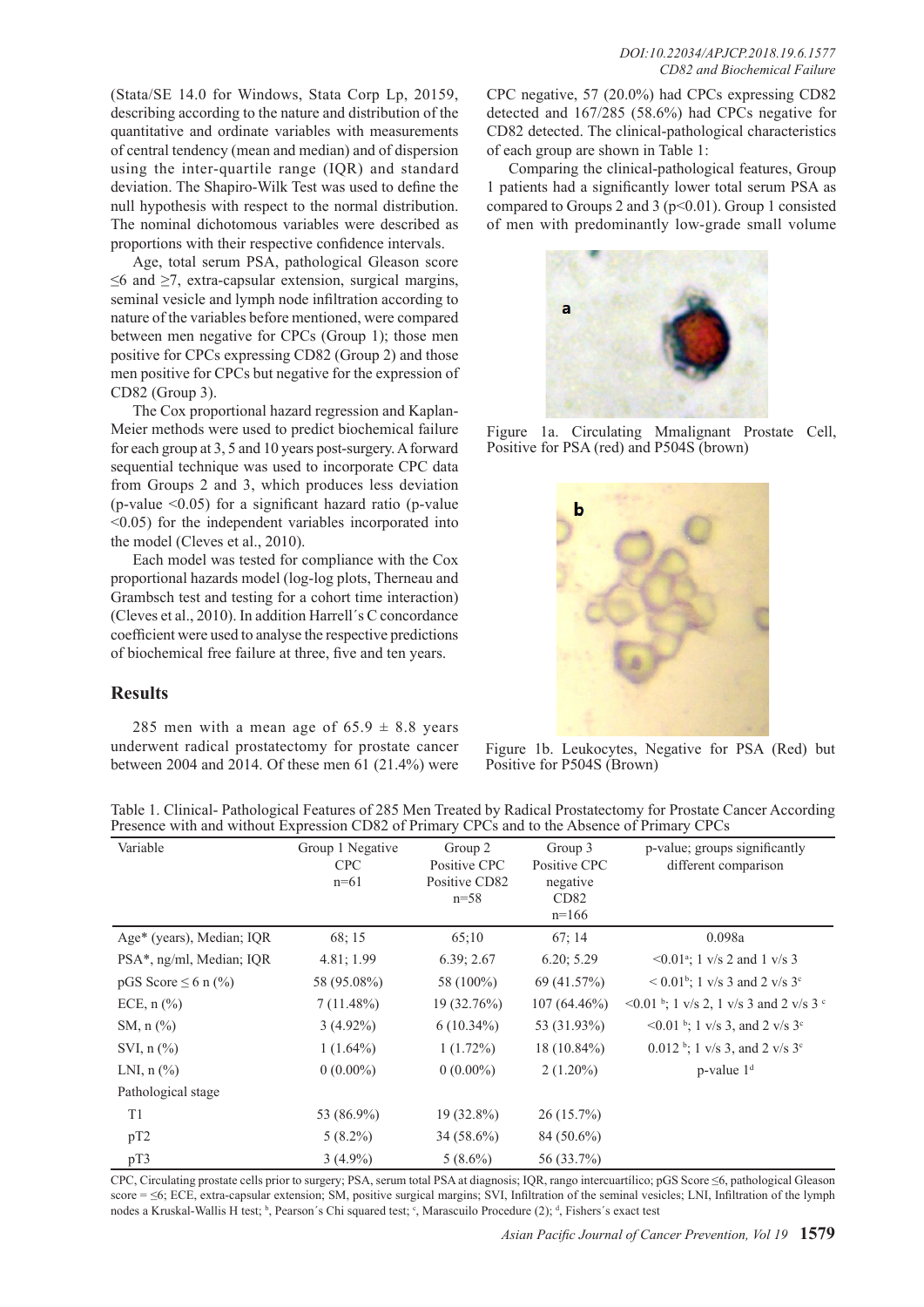#### *Nigel P Murray et al*

| Table 2. Kaplan-Meier Survival Estimates of 285 Men Treated by Radical Prostatectomy for Prostate Cancer According |  |  |
|--------------------------------------------------------------------------------------------------------------------|--|--|
| Presence with and without Expression CD82 of Primary CPCs and to the Absence of Primary CPCs.                      |  |  |

| Time, (Months) | Group 1                  | Group 2                      | Group 3                              |
|----------------|--------------------------|------------------------------|--------------------------------------|
|                | Negative CPC, $n=61, \%$ | Positive CPC, Positive CD82, | Positive CPC, negative CD82, $n=166$ |
|                | survival; $95\%$ CI      | $n=58$ , % survival; 95 % CI | $\%$ survival; 95 $\%$ CI            |
| 36             | 98.11; 87.35 to 99.73    | 92.69; 81.63 to 97.20*       | $61.57$ ; 52.94 to 69.09             |
| 60             | 96.11; 85.32 to 99.01    | 92.69; 81.63 to 97.20*       | 43.90; 34.58 to 52.82                |
| 120            | 90.35; 75.80 to 96.35    | 68.66; 38.46 to 86.24        | 16.16; 8.24 to $26.41$               |

%, percentage; CI, Confidence interval



Figure 1c. Circulating Prostate Cell Exressing Both PSA (Red) and Membrane Cd82 (Brown)

tumours, without local extension. Group 2 consisted of men with predominantly low-grade larger volume tumours, and Group 3 predominantly higher-grade tumours with any degree of extension.

After 3, 5 and 10 years of follow up, the Kaplan-Meier biochemical free survivals for the whole group were respectively 76.28 (95% CI: 70.53 to 81.06), 67.05% (95 CI%: 60.52 to 72.75) and 47.34 (95% CI: 38.71 to 55.48). Of the whole population 103/285 (36.1%) had biochemical failure detected within the study period; 5/61 (8.2%) of men CPC negative; 7/57 (13.8%) of men CPC positive CD82 positive and 91/167 (54.4%) of men CPC positive CD82 negative (p<0.0001 Chi squared for trends)

Figure 2 shows the Kaplan Meier survival curves for the three groups; for Group 1 the survival at 36, 60 and 120 months were 98.11% (95% CI 87.35 to 99.73), 96.11% (95% CI 85.32 to 99.01) and 90.35% (95% CI 75.80 to 96.35) respectively. For Group 2 these values were; 92.69% (95% CI 81.63-97.20) at 3 and 5 years and 68.66% (95% CI 38.46 to 86.24). For men in Group 3 these values were; 61.57% (95% CI 52.94 to 69.09), 43.90% (95% CI 34.58 to 52.82) and 16.16% (95% CI 8.24 to 26.41) respectively.

Comparison between Groups: When comparing



Figure 1d. Circulating Prostate Cell Expressing PSA (Red) but Negative for Membrane CD82





Figure 3. Biochemical Failure Free Progression at Ten Years: Comparing "Predicted Survival" (according to the model of Cox) versus "Observed Survival" (model Kaplan Meier) in 285 men treated by radical prostatectomy. CPC =  $\geq$  1 circulating prostate cell/ sample detected prior to surgery.



Figure 2. Kaplan-Meier Survival Estimates of 285 Men Treated by Radical Prostatectomy for Prostate Cancer According Presence with and without Expression CD82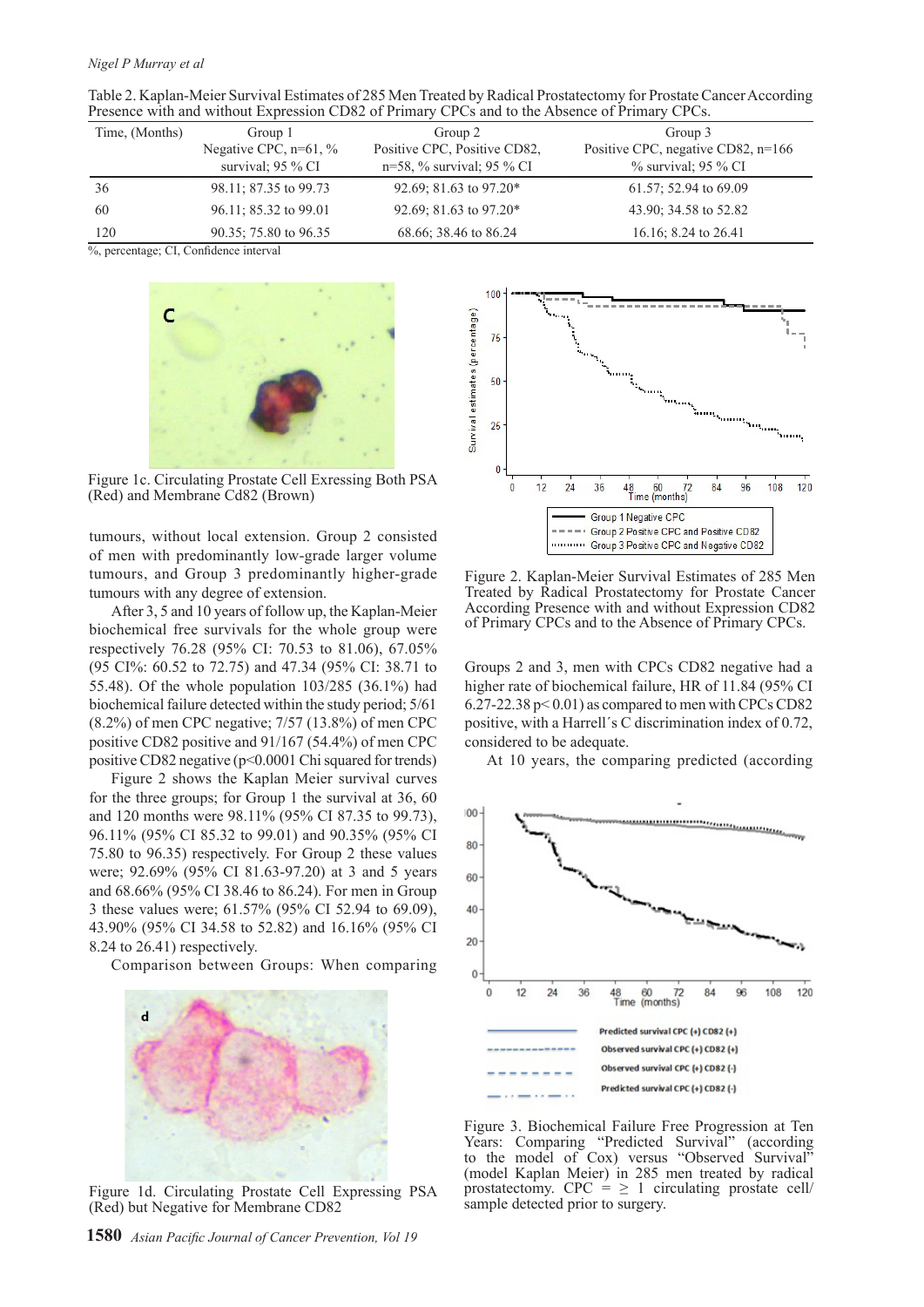to the model of Cox) versus observed survival (model Kaplan-Meier) showed agreement for the comparison of men CPC (+) CD82 (+) versus men CPC (+) CD82 (-) (Figure 3). Likewise, the confidence intervals for Kaplan-Meier survival curves for the predictors contain the survivals predicted by their respective models cox. The cumulative hazard of Cox-Snell residuals for both models built, showed adequate a goodness of fit. This is summarized in Table 2.

## **Discussion**

There are a number of techniques that have been developed for the detection of circulating tumour cells, which has hindered the comparison of different studies and the consensus of defining these cells. Each method has differing advantages and disadvantages and has been extensively reviewed (Harouaka et al., 2014; van der Toom et al., 2016). This may be due to several reasons; firstly the use of the CPC detection system. Studies using the CellSearch® EpCAM based system have detected the presence of CPCs in between 11-25% of men with pathologically localized prostate cancer (Davis et al., 2008; Eshwege et al., 2009; Meyer et al 2016), whereas a telomerase based method detected CPCs in 80% of cases (Fizazi et al., 2007). Using the ISET (isolation by size of epithelial tumour) system (ISET Rarecells) circulating tumour cells were detected in all cancer patients and in 50% of patients with a normal prostate specific antigen and a positive CTC had cancer detected using PMSA PET scans (Ried et al., 2017). Using a PSA immunocytochemical based method, with double immune-marcation, CPCs were detected in 80% of men with prostate cancer (Murray et al., 2016a).

We used double immune-marcation in our study, firstly to identify patients with malignant CPCs, that is expressing both PSA and P504S, PSA expressing cells can be detected in patients with benign prostate disease, but these cells do not express P504S (Murray et al., 2013). Men positive for this test then underwent testing for cells expressing PSA and CD82. Immunofluorescence is used in some methods to detect positive cells, though there are no studies comparing detection methods.

For a cancer to be able to produce metastasis, the cancer cells have to disseminate from the primary tumour, survive in the circulation and to able to adhere to the vascular endothelium at a distant site before invading the distant tissue. If not all CPCs are able to adhere and invade distant sites, then complete tumour removal at the time of surgery would imply curative therapy and in the clinical would be seen as better survival rates. Recent studies have shown that the mere presence of primary CPCs is not a good prognostic factor for biochemical failure free survival (Meyer et al., 2016; Murray et al., 2016; Murray et al., 2016b). The detection of circulating tumour cells using combined nested reverse transcriptase polymerase chain reaction pre-radical prostatectomy also failed to predict biochemical failure (Thomas et al, 2002).

It has been suggested that the mere enumeration of CPCs may not be ideal and that the phenotypic characteristics of these cells is more important. We chose

the co-expression of CD82 as a potential marker as it has been reported to be inversely associated with survival in differing cancers. Low expression of CD82 was negatively correlated with overall survival in colorectal cancer (Wu et al., 2015) and breast cancer (Singh R et al, 2016). However in non-metastatic prostate cancer there is little reported data.

We report that men primary CPC negative had a 10-year biochemical failure free survival of 90%. These men had, in the majority of cases, low-grade (95% having a Gleason score of  $\leq 6$ ) small volume tumours (87% T1 tumours) and only 7% having positive surgical margins or seminal vesicle infiltration. This group for the clinical-pathological findings would be expected to have the best survival rates.

Men in Group 3, CPC (+) CD82 (-), had the worst biochemical failure free survival rate, 16% at 10 years, which is consistent with the clinical-pathological findings. That is higher-grade tumours (58% Gleason score  $\geq$  7), larger tumours 84% pT2 or pT3 and extension outside of the prostate as evidenced by 43% having positive margins, infiltration of the seminal vesicles or lymph nodes.

Group 2 men with CD82 (+) CPCs have a much better biochemical failure free survival similar to CPC (-) men at 5 years (93% versus 96% respectively, and 69% at 10 years. The clinical-pathological features were similar to those found in Group 1 except for a higher frequency of pT2 tumours.

This results support the hypothesis that not all primary CPCs and by inference circulating tumour cells imply a worse prognosis. Those men with CD82 expressing primary CPCs had a prognosis similar to that of men CPC negative.

CD82 is a tumour suppressor gene product; this group of suppressor gene products are primarily operationally defined and rarely mechanistically understood (Zijlstra et al., 2006). CD82 acts by various mechanisms; it has been proposed that CD82 acts with other trans-membrane proteins, especially EW12/PGRL a cell adhesion molecule, to inhibit cell motility Zhang et al., (2003) and also may regulate the intra-cellular signalling pathways that are linked to its associated trans-membrane proteins to suppress cancer dissemination. CD82-Epithelial Growth Factor (EGF) receptor coupling down-regulates EGF receptor mediated signalling by accelerating EGF receptor endocytosis and subsequently inhibits cell migration (Odintsova et al, 2000). More recently it has been reported that CD82 regulates cell migration and invasion by inhibiting the Tumour Growth Factor-ß1/Smad signalling pathway (Zhu et al., 2017) and by down-regulating matrix metalloproteinase 2 expression, important in tumour cell dissemination (Zhu et al., 2017).

If this were the only mechanism, it would not explain the presence of CPCs CD82 (+) in the circulation. The fact that these patients had larger tumours may in part explain why these CPCs had entered the circulation. P504S negative CPCs, defined as benign CPCs may be found in patients with prostatic hyperplasia or chronic prostatitis (Murray et al., 2013), it has been suggested that distortion of the normal architecture or inflammatory cytokines are responsible for this dissemination of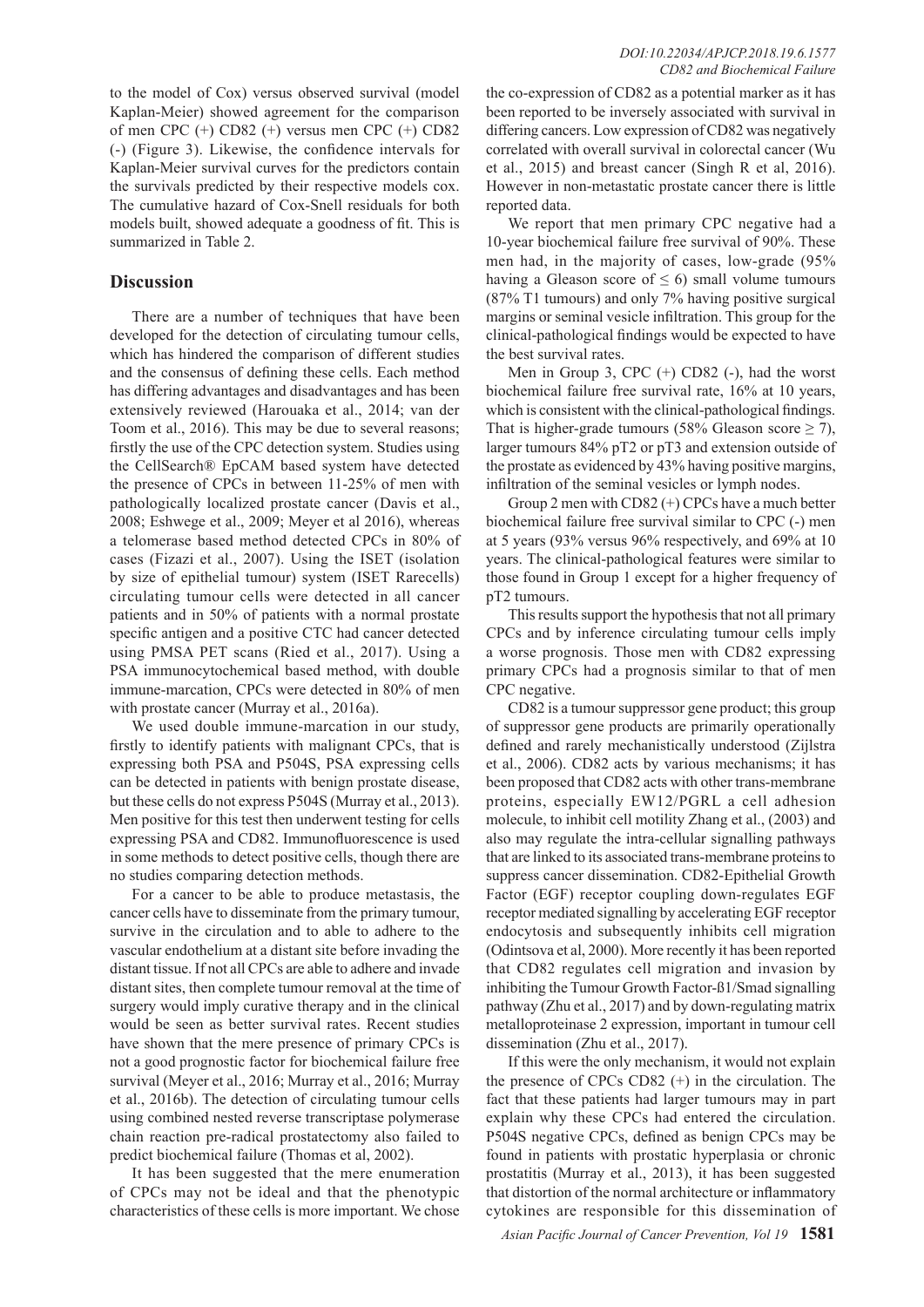#### *Nigel P Murray et al*

"normal" cells (Coussens and Werb, 2002). Thus these CD82 (+) CPCs may enter the circulation as a result of the distorted architecture of a larger primary tumour or associated inflammatory changes. One limitation of this study was that CD82 expression was not determined in the primary tumour.

Once in the circulation the CPCs have to adhere to the vascular endothelial in order to implant in distant tissues. The trans-membrane protein DARC is a specific CD82 interacting cytokine decoy receptor, which is limited to select cell types, notably endothelial cells. There is a direct interaction between CD82 expressing prostate tumour cells and DARC expressing endothelial cells which leads to suppression of proliferation and induction of senescence in CD82 expressing cells (Bandyopadhay et al., 2006). In a mouse model tumour cells that lacked CD82 expression metastasized equally well in wild type and DARC -/- mice. However tumour cell CD82 expression dramatically suppressed spontaneous and experimental metastasis in wild type but not DARC -/- mice (27). CD82 expression did not lead to reduced primary tumour size, possibly because of limited direct contact between CD82 positive tumour cells and DARC positive vascular cells. The metastasis senescence appears to be due to CD82-DARC interactions occurring in the circulation, that direct physical contact between endothelial cells and circulating tumour cells can control the survival of these disseminating tumour cells (Bandyopadhay et al., 2006). This would also explain why CD82 positive bone marrow micrometastasis are rarely found (Murray et al., 2012). With time and progression CD82 expression may be lost permitting systemic rather than local metastasis.

Conclusions, the expression of CD82 on primary CPCs is associated with a good prognosis, similar to that of men CPC negative. Although CD82 expression does not affect dissemination of primary CPCs to the circulation, possibly as a result of distorted architecture, its expression decreases tumour cell-endothelial cell binding and thus prevents metastatic implantation. Thus the biological characteristics of primary CPCs appears to be more important than their mere enumeration, and would explain would as a prognostic factor the presence of primary CPCs has limited importance. The expression of CD82 in primary CPCs is a good prognostic factor and thus should not impede curative treatment or warrant adjuvant therapy, whereas patients CPC positive CD82 (negative) may require additional treatment to prevent future therapy failure.

#### *Funding*

The study was supported by a Hospital de Carabineros Research Grant.

#### *Conflict of Interests*

Dr. Murray has received consultancy fees from Viatar CTC Solutions, Boston, USA.

## **Acknowledgements**

The authors wish to thank Mrs. Ana Maria Palazuelos

for her help in writing the manuscript.

### **References**

- Adachi M, Taki T, Leki Y, et al (1996). Correlation of KAI1/ CD82 gene expression with good prognosis in patients with non-small cell lung cancer. *Cancer Res*, **56**, 1751-5.
- Bandyopadhay S, Zhen R, Chaudhuri A, et al (2006). Interaction of KAI1 on tumor cells with DARC on vascular endothelium leads to metastasis suppression. *Nat Med*, **12**, 933-8.
- Borgen E, Naume B, Nesland JM, et al (1999). Standardization of the immunocytochemical detection of cancer cells in bone marrow and blood, Establishment of objective criteria for the evaluation of immunostained cells. *Cytotherapy*, **5**, 377-88.
- Bouras T, Frauman AG (1999). Expression of the prostate cancer metastasis suppressor gene KAI1 in primary prostate cancers: a biphasic relationship with tumor grade. *J Pathol*, **188**, 382-8.
- Cleves M, Gutierrez R, Gould W, Mrachenko Y (2010). An introduction to survival analysis using stata. Third edition ed. Texas: Stata Press. pp 412.
- Coussens LM, Werb Z (2002). Inflammation and cancer. *Nature,* **420**, 860-70.
- Davis JW, Nakanishi H, Kumar VS, et al (2008). CTCs in peripheral blood samples from patients with increased serum PSA: initial results in early prostate cancer. *J Urol*, **179**, 2187-91.
- Dong JT, Lamb PW, Rinker-Schaeffer CW, et al (1995). KAI1, a metastasis suppressor gene for prostate cancer on human chromosome 11p11.2. *Science (Wash DC)*, **268**, 884-6.
- Dong IT, Suzuki H, Pin SS (1996). Down regulation of the KAI1 metastasis suppressor gene during the progression of human prostatic cancer infrequently involves gene mutation or allelic loss. *Cancer Res*, **56**, 4387-90.
- Eshwège P, Moutereau S, Droupy S, et al (2009). Prognostic value of prostate circulating tumor cell detection in prostate cancer patients. *Br J Cancer*, **100**, 608-10.
- Fidler IJ (1970). Metastasis: Quantitative analysis of distribution and fate of tumor microemboli labelled with 125-I-5-iodo 2´deoxyuridine. *J Natl Cancer Inst*, **45**, 773-82.
- Fizazi K, Morat L, Chauveinic L, et al (2007). High detection of CTCs in blood of patients with prostate cancer using telomerase activity. *Ann Oncol*, **18**, 518-21.
- Guo X, Freiss H, Graber HU, et al (1996). KAI1 expression is up-regulated in early pancreatic cancer and decreased in the presence of metastasis. *Cancer Res*, **56**, 4876-80.
- Huang CI, Kohno N, Ogawa E, et al (1998). Correlation of reduction in MRP-1/CD9 and KAI1/CD82 expression with recurrences in breast cancer patients. *Am J Pathol*, **153**, 973-83.
- Harouaka R, Kang Z, Zheng SY, Cao L (2014). Circulating tumor cells: advances in isolation and analysis, and challenges for clinical applications. *Pharmacol Ther*, **141**, 209-21.
- Lijovic M, Somers G, Frauman AG (2002). KAI1/CD82 protein expression in primary prostate cancer and in BPH associated with cancer. *Cancer Detect Prev*, **26**, 69-77.
- Maurer CA, Graber HU, Freiss H, et al (1999). Reduced expression of the metastasis suppressor gene KAI1 in advanced colon cancer and its metastasis. *Surgery*, **126**, 869-80.
- Meyer CP, Pantel K, Tennstedt P, et al (2016). Limited prognostic value of preoperating circulating tumor cells for early biochemical recurrence in patients with localized prostate cancer. *Urol Oncol*, **34**, 11-6.
- Moreno JG, Croce CM, Fischer R, et al (1992). Detection of hematogenous micrometastasis in patients with prostate cancer. *Cancer*, **52**, 6110-12.